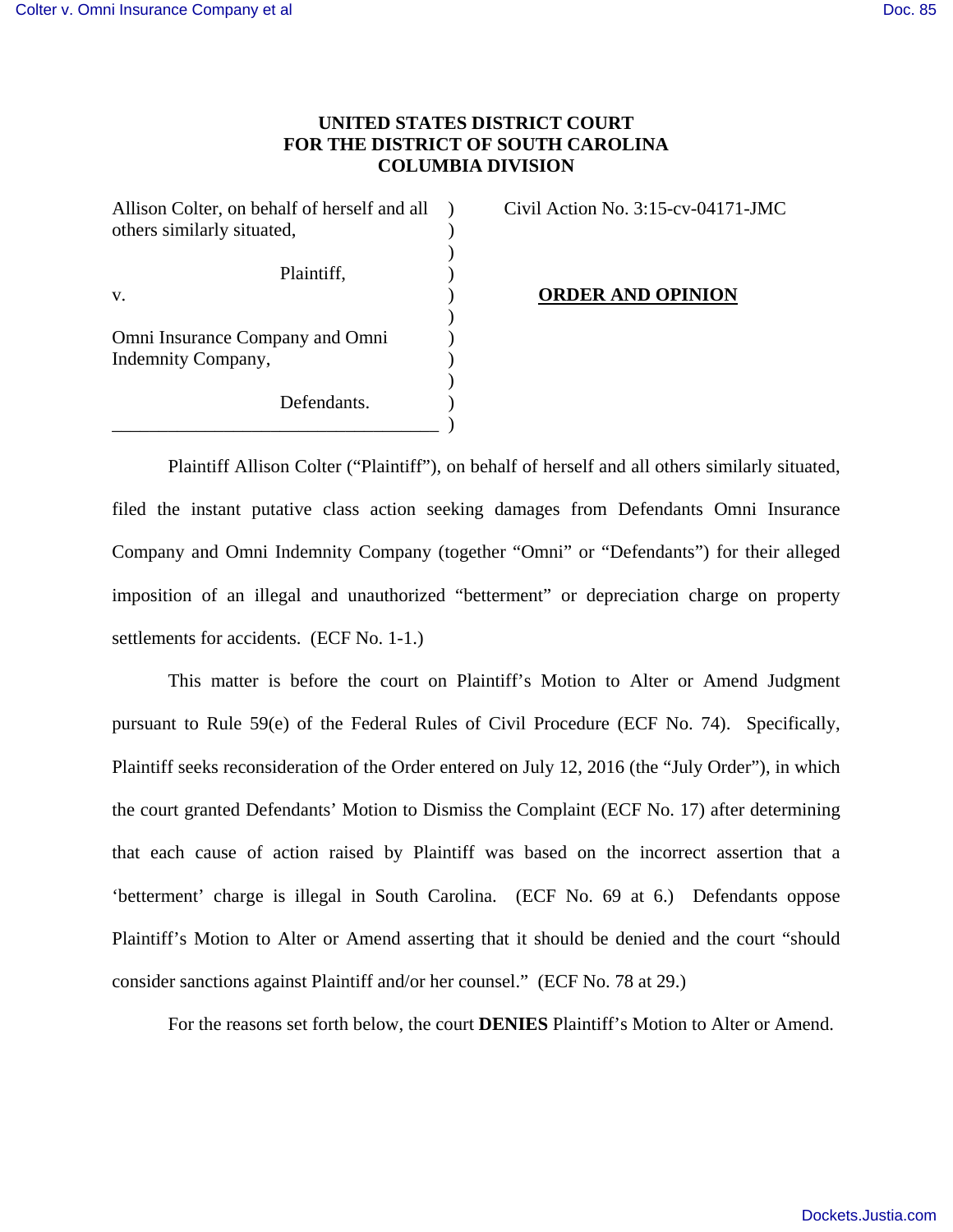## **I. RELEVANT BACKGROUND TO PENDING MOTIONS**

Defendants are automobile insurers for Kayla McDaniels (the "Insured"). (ECF No. 1-1 at 3 ¶ 5.) On February 17, 2015, Plaintiff was involved in a motor vehicle accident with Defendants' Insured. (Id.) After determining that their Insured was liable for the damage to Plaintiff's vehicle, Defendants told Plaintiff that she would receive payment for her damages equal to her repair estimate minus a betterment or depreciation charge for certain damaged parts. (Id. at ¶ 6.) Specifically, Defendants deducted a betterment charge of \$313.87 from the total repair bill of \$4,291.80 to account for depreciation in the muffler. (Id. at 9.)

Because she believes the betterment charge is illegal and not allowed under South Carolina law, Plaintiff filed an action in the Richland County (South Carolina) Court of Common Pleas on September 18, 2015, asserting causes of action against Defendants for breach of contract, fraud, violation of the South Carolina Unfair Trade Practices Act ("SCUTPA"), S.C. Code Ann. §§ 39-5-10 to -560 (2014), negligent misrepresentation, and negligence. (ECF No. 1- 1 at 4–7.) On October 8, 2015, Defendants removed the matter to this court on the basis of diversity jurisdiction pursuant to 28 U.S.C. § 1332. (ECF No. 1.) After removing the matter, Defendants filed their Motion to Dismiss on December 4, 2015. (ECF No. 17.) Plaintiff filed opposition to Defendants' Motion to Dismiss on December 21, 2015. (ECF No. 25.) After the court entered the July Order, Plaintiff moved to alter or amend on August 24, 2016.<sup>1</sup> (ECF No.

74.)

-

<sup>&</sup>lt;sup>1</sup> The court observes that the instant Motion was filed more than twenty-eight days after Judgment (ECF No. 70) was entered and would normally be considered untimely under Rule 59(e). See id. However, the court granted Plaintiff an extension of time to file her Motion to Alter or Amend (ECF No. 72) which was in error because such extensions are expressly prohibited by Rule 6(b)(2). Nevertheless, because it was the court's error that allowed for the Rule 59(e) Motion to be filed after twenty-eight days, the court can still address the Motion by way of its inherent power to correct its own errors. E.g., Capital Inv'rs Co. v. Ex'rs of Morrison's Estate, 584 F.2d 652, 654 (4th Cir. 1978) ("[C]ourts have an inherent power to correct earlier error, if it becomes apparent, and to avoid injustice, . . . .")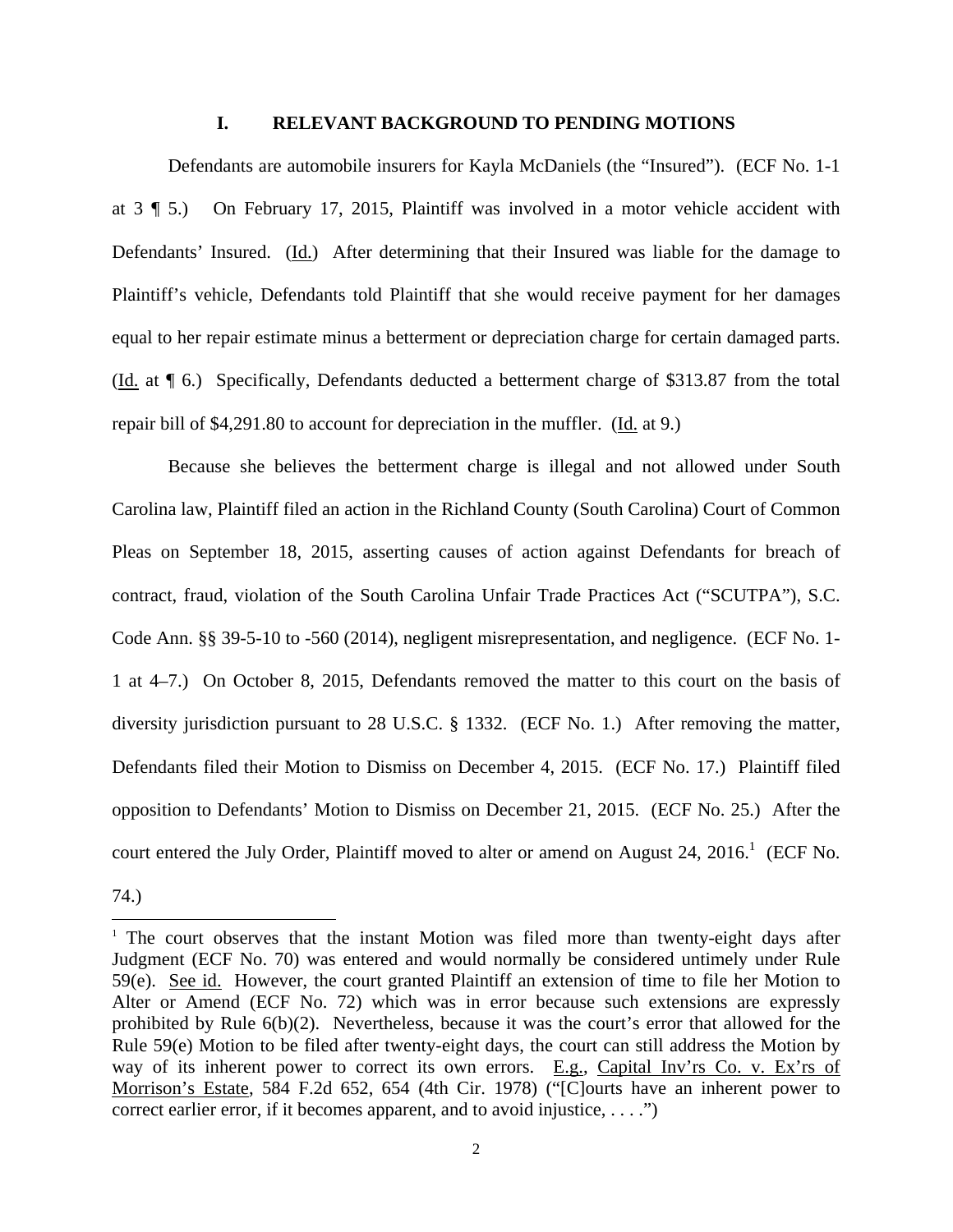### **II. JURISDICTION**

The court has jurisdiction over this matter pursuant to 28 U.S.C. § 1332(a)(1) based on Defendants' allegations that there is complete diversity of citizenship between Plaintiff and Defendants, and the amount in controversy herein exceeds the sum of Seventy-Five Thousand  $(\$75,000.00)$  Dollars, exclusive of interest and costs. (See ECF No. 1 at  $2 \frac{1}{14}$  4–5.)

## **III. LEGAL STANDARD AND ANALYSIS**

In the July Order, the court made the following observations in granting Defendants'

Motion to Dismiss (ECF No. 17) Plaintiff's Complaint:

The premise of Defendants' Motion to Dismiss is that all of Plaintiff's claims fail since a betterment charge is not illegal under South Carolina law. Plaintiff opposes the Motion to Dismiss on the grounds that a betterment charge is illegal because South Carolina common law has defined the measure of damage to a vehicle in terms that do not contemplate a betterment charge. More specifically, Plaintiff's position is that betterment is illegal in South Carolina based on the definition of damages provided by Hutson and Newman. For a betterment charge to be illegal in South Carolina, it must be "unlawful" or "not authorized by law." Black's Law Dictionary Online, http://thelawdictionary.org/illegal/ (last visited July 8, 2016). After failing to locate any South Carolina statutory law or common law expressly addressing the legality of a betterment charge, the court finds that neither Hutson, Newman, nor any other decisions by the appellate courts of South Carolina define the measure of damages in South Carolina in such a way that would make the imposition of a betterment charge by Defendants illegal in this state. A brief discussion of the relevant case law informs the issue.

"The general rule is that the owner of personal property, injured by the negligence of another, is entitled to recover the difference between the market value of the property immediately before the injury and its market value immediately after the injury." Coleman v. Levkoff, 122 S.E. 875, 876 (S.C. 1924) (citations omitted). "If . . . the owner has the property repaired and restored to a condition in which its market value equals or exceeds the market value before the injury, the measure of damages in that case is the reasonable cost of restoring the property to its previous condition, together with the value of the use of the property during the time reasonably required to repair it." Id. In Newman, "diminution in value" was added to the "proper measure of damages." 90 S.E.2d at 652. A few years after Newman, the South Carolina Supreme Court decided that a "deductible specified in the [insurance] policy" could be part of the damages calculation. Campbell v. Calvert Fire Ins. Co., 109 S.E.2d 572, 577 (S.C. 1959). Thereafter, in Hutson, the South Carolina Court of Appeals observed that the value of loss of use and either the cost of repair or the depreciation in a vehicle's value may constitute the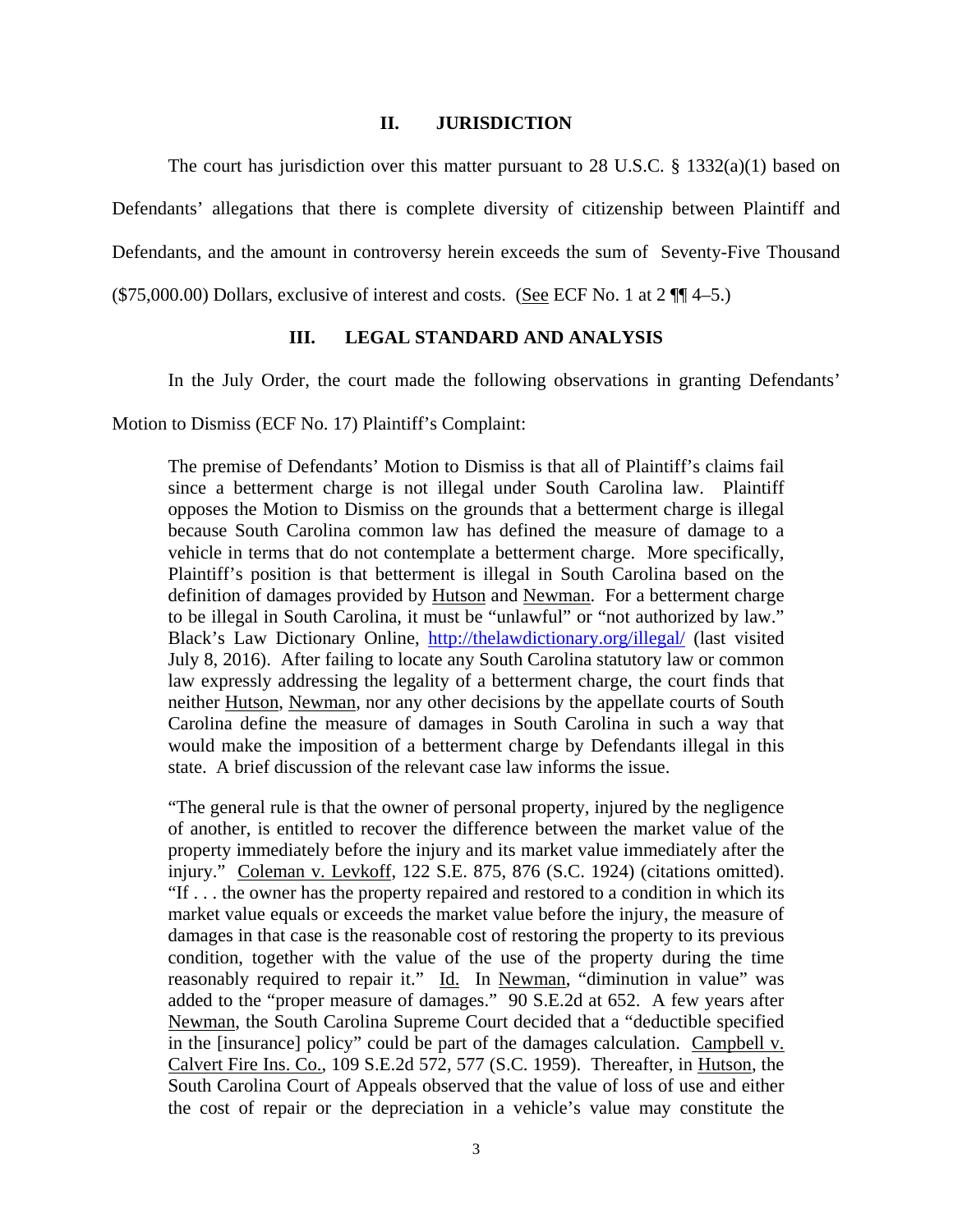measure of damages recoverable from the tortfeasor (not the tortfeasor's insurer). 314 S.E.2d at 23 (citing Newman, Coleman). In addition, the Hutson court speculated that lost profits could be part of the measure of damages. Id. (citing Charles v. Tex. Co., 18 S.E.2d 719 (S.C. 1942)).

After considering the aforementioned case law, the court concludes that it is unable to infer the illegality of a betterment charge in South Carolina since the measure of damages is not just the cost of repair, plus the value of the loss of use as Plaintiff asserts. In reaching this conclusion, the court finds support for the propriety of a betterment charge from observations made by other jurisdictions. See, e.g., Pizani v. M/V Cotton Blossom, 737 F.2d 1334, 1337 (5th Cir. 1984) ("An increase in value effected by the repair or replacement of a damaged item is properly deducted from the plaintiff's recovery for the cost of repairs.") (citation omitted); Delta Towing LLC v. Basic Energy Servs., C/A No. 6:08CV0075, 2011 WL 102717, at \*6 (W.D. La. Jan. 12, 2010) ("But where the market value of the property is known, and the repairs necessary to correct the damage enhance the pretort value of the property (a concept referred to as "betterment"), the increase in value is typically deducted from the plaintiff's recovery for the cost of repairs."); Patterson Terminals, Inc. v. S.S. Johannes Frans, 209 F. Supp. 705, 710 (E.D. Pa. 1962) ("It violates reason to find that a responsible party should be obligated to replace in a new condition that which was deteriorated prior to the time he became responsible. If some of the repairs are required because of age, deteriorated condition, service, or because of prior collisions, the entire cost of the repairs will not be allowed as damages."). Therefore, because the illegality of a betterment charge was a condition precedent for the claims against Defendants, the court's finding entitles Defendants to dismissal of the Amended Complaint pursuant to Rule 12(b)(6).

(ECF No. 69 at 4–5.) Plaintiff seeks to alter or amend the foregoing pursuant to Rule 59(e).

# A. Applicable Standard under Rule<sup>2</sup> 59(e)

 $\overline{a}$ 

Rule 59 allows a party to seek an alteration or amendment of a previous order of the court. Fed. R. Civ. P. 59(e). Under Rule 59(e), a court may "alter or amend the judgment if the movant shows either (1) an intervening change in the controlling law, (2) new evidence that was not available at trial, or (3) that there has been a clear error of law or a manifest injustice." Robinson v. Wix Filtration Corp., 599 F.3d 403, 407 (4th Cir. 2010); see also Collison v. Int'l Chem. Workers Union, 34 F.3d 233, 235 (4th Cir. 1994). It is the moving party's burden to establish one of these three grounds in order to obtain relief under Rule 59(e). Loren Data Corp.

<sup>&</sup>lt;sup>2</sup> The court observes that "rule" refers to the Federal Rules of Civil Procedure.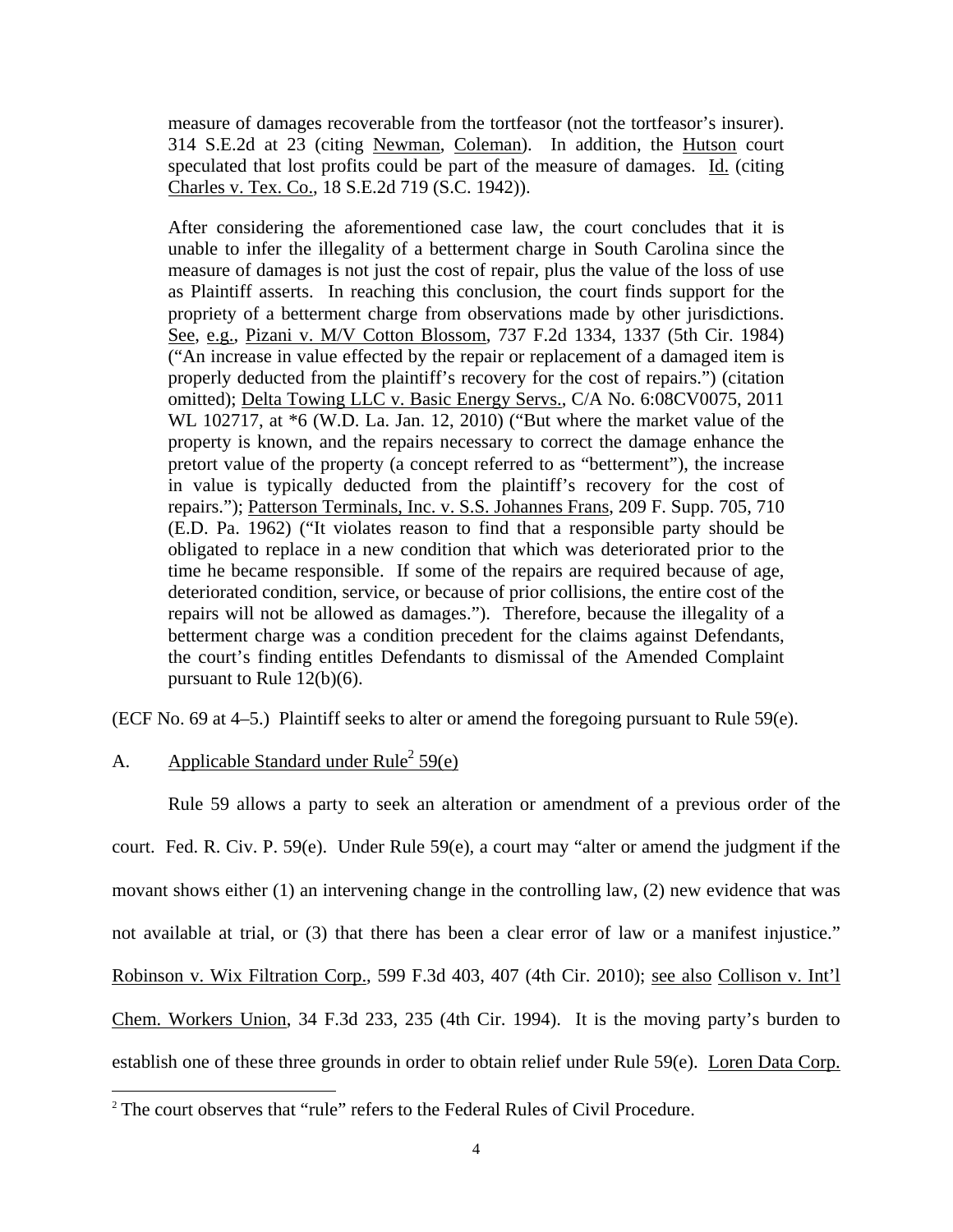v. GXS, Inc., 501 F. App'x 275, 285 (4th Cir. 2012). The decision whether to reconsider an order pursuant to Rule 59(e) is within the sound discretion of the district court. Hughes v. Bedsole, 48 F.3d 1376, 1382 (4th Cir. 1995). A motion to reconsider should not be used as a "vehicle for rearguing the law, raising new arguments, or petitioning a court to change its mind." Lyles v. Reynolds, C/A No. 4:14-1063-TMC, 2016 WL 1427324, at \*1 (D.S.C. Apr. 12, 2016) (citing Exxon Shipping Co. v. Baker, 554 U.S. 471, 485 n.5 (2008)).

## B. The Parties' Arguments

In her Motion to Alter or Amend, Plaintiff argues that the question regarding the illegality of a betterment charge is a novel issue of state law and the court committed an error of law by not certifying the issue to the South Carolina Supreme Court.<sup>3</sup> (ECF No. 74 at 2.) In support of this argument, Plaintiff contends that "the law of South Carolina does not allow for the deduction of a betterment from third party property damage claims because there is no case law or statute which allows for an insurance company to deduct from the repair cost the difference between a new part and an old part; whether the law would allow such deductions from Omni insureds pursuant to the terms of the policy is also an open question." (Id. at 8.)

(ECF No. 74 at 8.)

 $\overline{a}$ 

<sup>3</sup> Plaintiff seeks certification of the following questions:

<sup>1.</sup> Under the law of South Carolina, may an automobile insurer deduct a "betterment" from the property damage claim it pays to third parties, resulting in the third party having to come "out of pocket" for a portion of the repair cost, when the policy under which the claim is paid provides for no such deduction as it relates to third party claims and the property damage law of South Carolina makes no mention of deductions for new versus old parts?

<sup>2.</sup> Under the law of South Carolina, may an automobile insurer deduct a betterment from the property damage claim it pays to its own insured, requiring the insured to come "out of pocket" for a portion of the repair cost in addition to payment of the deductible, where the insurer alleges that the vehicle itself has been "bettered" (i.e. increased in value) after the accident by the replacement of an old, damaged part with a new part?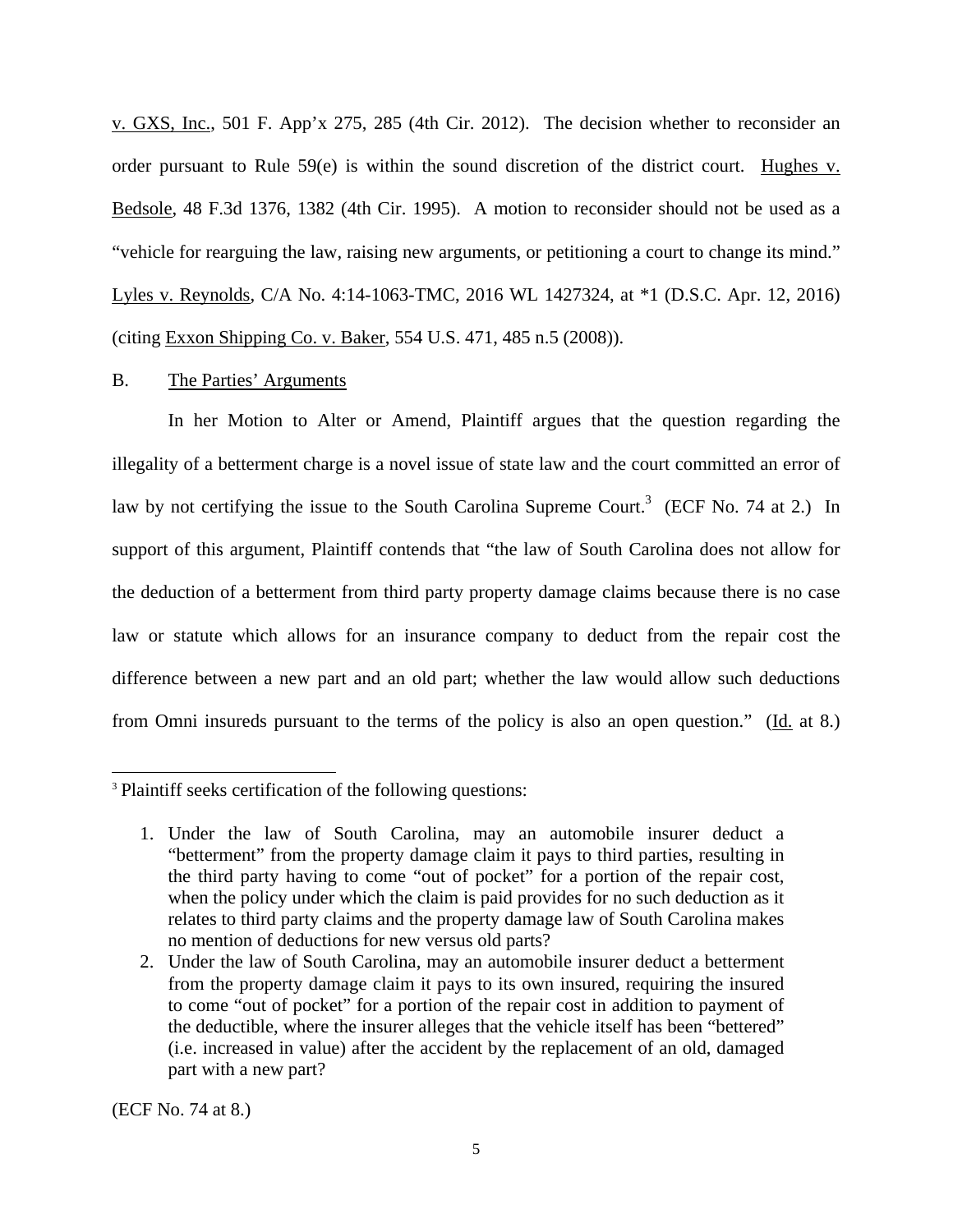Plaintiff further contends that the case law cited by the court "in support of its contention that South Carolina law does not prohibit Omni from shifting the cost of repair to Plaintiff" is "not controlling authority in South Carolina and neither has been cited by South Carolina courts or by the Fourth Circuit Court of Appeals." (Id. at 8 & 10.)

In the alternative to the foregoing, Plaintiff asserts that the court has imparted on her a manifest injustice by dismissing the case and denying as moot her Motion to Amend the Complaint, which included a copy of the insurance policy at issue as an attachment. (ECF No. 74 at 2.) Plaintiff argues that the court should consider the policy because it "does not allow for the deduction of a betterment from third party claims, while purporting to allow such deduction for first party claims filed by Omni insureds, under the apparent theory that a wrecked vehicle is worth more after an accident if a new muffler (or other such item) replaces an old muffler." (Id. at 2–3.) Plaintiff further argues that "[i]njustice will result if Plaintiff's motion to amend the complaint is not granted, given that the proposed amended pleading attaches a copy of the Omni insurance policy, which clearly reflects that the Policy contains no reference or provision whatsoever for the deduction of a betterment from third party claims, while simultaneously purporting to provide for the deduction of betterments from first party (i.e. Omni insureds) claims."  $(\underline{Id}$  at 15.)

Defendants oppose Plaintiff's Motion requesting certification of the betterment issue on the basis that it is unnecessary because "the law as set out by this Court is clear that the deduction of a betterment is not illegal and the decision of this Court is clearly proper." (ECF No. 78 at 10.) Defendants further assert that "between the filings/hearings on this matter and her Motion to Alter or Amend[,]" Plaintiff changed her position from "betterments are illegal" to "betterments are a novel issue which need further consideration." ( $\underline{Id}$  at 9–10.) As a result,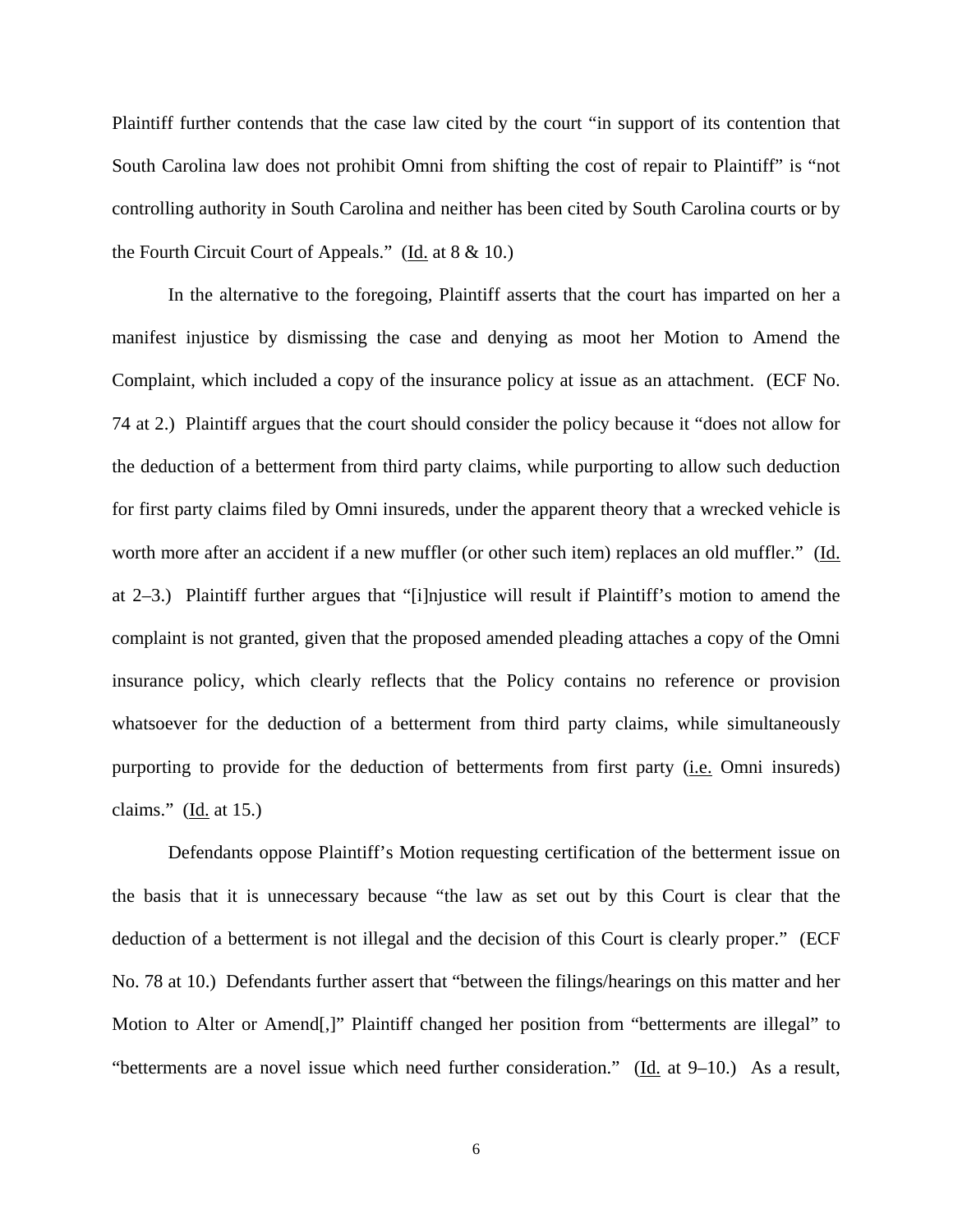Defendants argue that "Plaintiff cannot alter her position on these issues at this time simply because she failed to meet her burden of proving or showing that a betterment was illegal" and "[t]he elements of Rule 59 have clearly not been met . . . ." (ECF No. 78 at 24.)

As to Plaintiff's manifest injustice assertion, Defendants argue that Plaintiff's request for relief on that basis is also meritless because (1) the claims in the proposed amended complaint "still rest[] on the premise that deduction of betterments are illegal" and (2) "the sole reason the policy of insurance was not considered . . . is because Plaintiff objected and ardently opposed any discussion of it."<sup>4</sup> (Id. at 28–29.) Based on the perceived strength of its opposition to Plaintiff's Motion, Defendants beseech the court to "consider sanctions against Plaintiff and/or her counsel." (Id. at 29; see also id. at 30–38.)

## C. The Court's Review

 $\overline{a}$ 

In her Motion, Plaintiff seeks to alter or amend the July Order on the basis that it is either a clear error of law if the betterment issue is not certified to the South Carolina Supreme Court or a manifest injustice if the court fails to allow Plaintiff to amend her Complaint. Clear error occurs when the reviewing court "is left with the definite and firm conviction that a mistake has been committed." United States v. Harvey, 532 F.3d 326, 336 (4th Cir. 2008) (internal quotation marks omitted); see also United States v. Martinez–Melgar, 591 F.3d 733, 738 (4th Cir. 2010) ("[C]lear error occurs when a district court's factual findings are against the clear weight of the evidence considered as a whole.") (internal quotation marks omitted); Miller v. Mercy Hosp., Inc., 720 F.2d 356, 361 n.5 (4th Cir. 1983) (explaining that a district court's factual finding is clearly erroneous if "the finding is against the great preponderance of the evidence") (internal quotation marks omitted). Manifest injustice occurs where the court "has patently

<sup>&</sup>lt;sup>4</sup> Additionally, the court observes that Defendants supplemented their arguments with a fifteen page summary of national cases and statutory law supporting the legality of betterments. (See ECF No. 78 at 10–25.)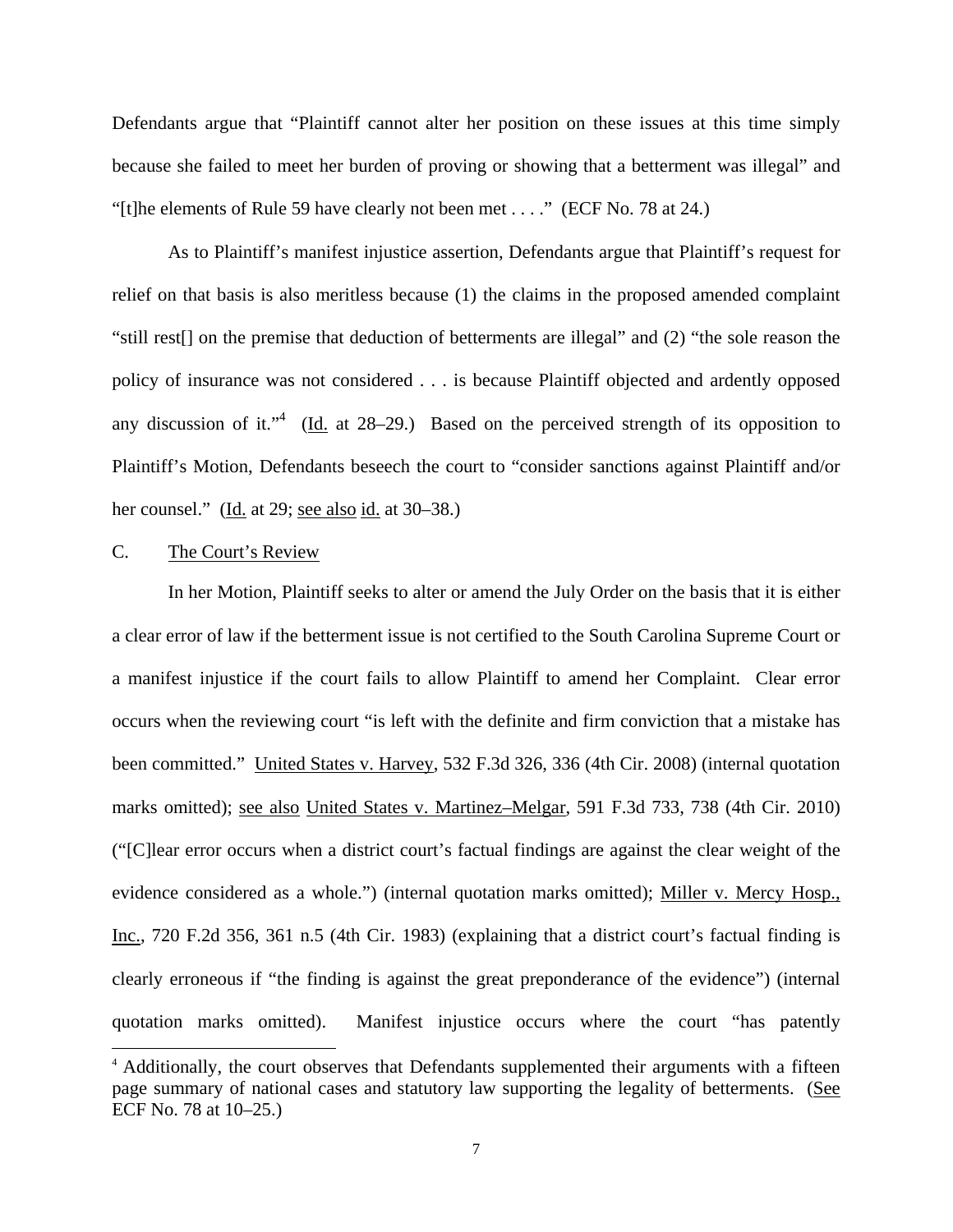misunderstood a party, or has made a decision outside the adversarial issues presented to the Court by the parties, or has made an error not of reasoning but of apprehension . . . ." Campero USA Corp. v. ADS Foodservice, LLC, 916 F. Supp. 2d 1284, 1292–93 (S.D. Fla. 2012) (citations omitted).

 In the July Order (ECF No. 69), the court cited to appropriate persuasive authority and provided reasoning to support its decision to grant Defendant's Motion to Dismiss and deny Plaintiff's Motion to Amend. After considering the entirety of Plaintiff's complaints, objections, statements of error and/or manifest injustice, the court finds that reconsideration of the July Order is not appropriate. The denial of reconsideration is appropriate on one hand because Plaintiff's certification request is not persuasive as an error of law because it was made only after Plaintiff received an adverse ruling on the betterment issue. E.g., Hanover Shoe, Inc. v. United Shoe Mach. Corp., 392 U.S. 481, 484 n.1 (1968) ("United contends that the District Court erred in denying this motion, but we need not pass upon the merits of United's novel request, for the District Court clearly acted within its proper discretion in denying as untimely certification to another court of a question upon which it had already ruled."); Local 219 Plumbing & Pipefitting Indus. Pension Fund v. Buck Consultants, LLC, 311 F. App'x 827, 832 (6th Cir. 2009) ("The appropriate time to seek certification of a state-law issue is before a District Court resolves the issue, not after receiving an unfavorable ruling.") (citation omitted); Massengale v. Okla. Bd. of Exam'rs in Optometry, 30 F.3d 1325, 1331 (10th Cir. 1994) ("We generally will not certify questions to a state supreme court when the requesting party seeks certification only after having received an adverse decision from the district court."). On the other hand, the court denies reconsideration of Plaintiff's manifest injustice/amended pleading argument because the court already considered and rejected it in finding that justice did not require allowing Plaintiff to